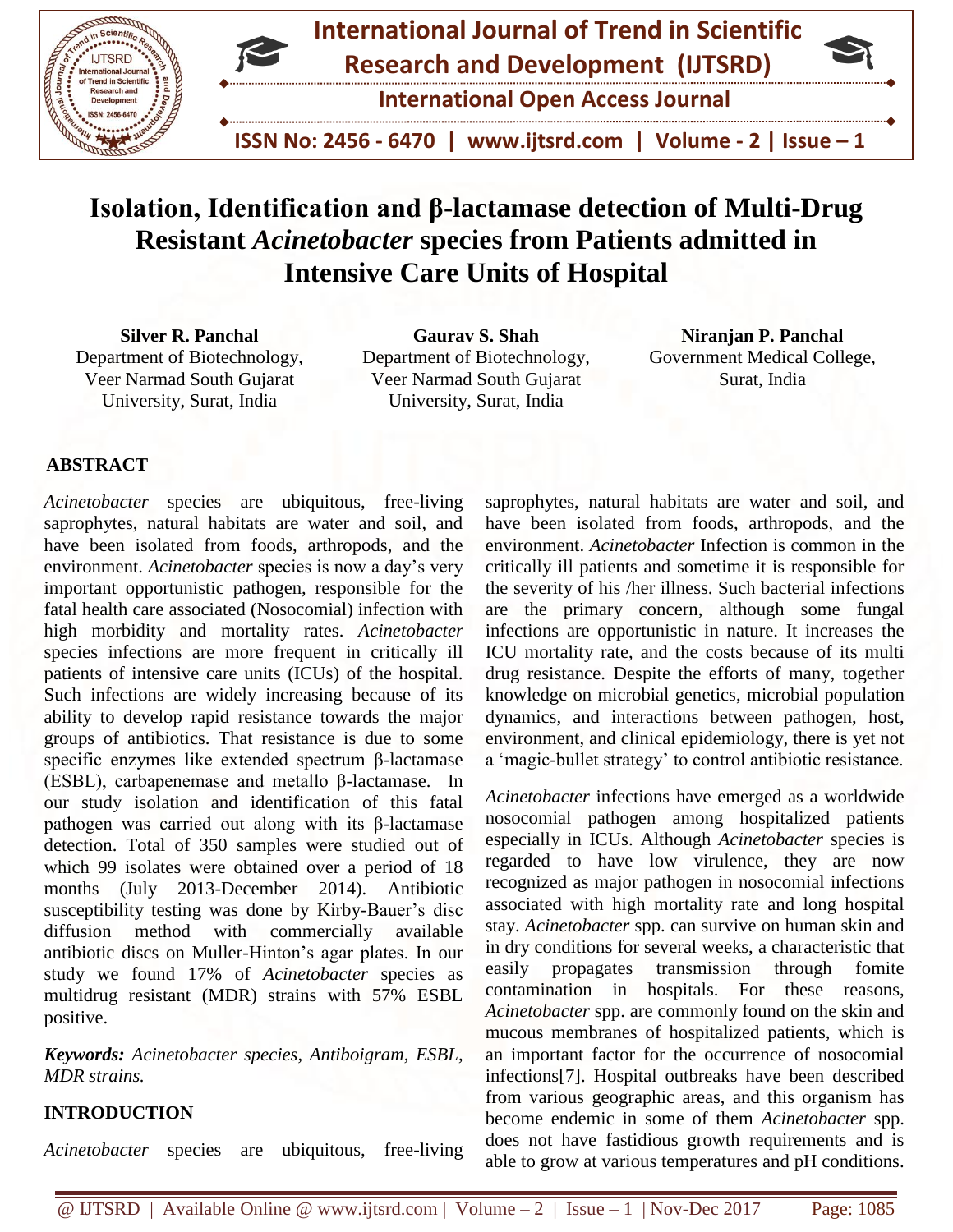*Acinetobacter* spp. are often multidrug resistant and associated with life-threatening infections especially in patients with factors that impair normal host resistance.

One of the important causes of nosocomial infections are *Acinetobacter* species[3] with *Acinetobacter baumannii* being recognized as the most common clinical isolate from nosocomial infections. *Acinetobacter baumannii* has epidemic potential and is being identified as a major cause of outbreak or sporadic cases with high mortality rates accounting for about 80% of reported infection worldwide [5].

*Acinetobacter* infections have been reported for almost all organ systems. It is usually an opportunistic pathogen as evidenced by the fact that 14% to 16% of infections are mixed infection [4]. *Acinetobacter* species is now recognized to be the species of great clinical importance being capable of causing life threatening infection including pneumonia, septicemia, wound sepsis, urinary tract infection, endocarditis and meningitis. It was found in the 1990 to 1992 National Nosocomial Infection Surveillance (NNIS) data that 2% of blood stream infections and 4% of nosocomial pneumonia cases were due to *Acinetobacter*. Also it is currently the most common isolate from gram negative sepsis in immunocompromised patients posing risk for high mortality. The organism prefers moist environment, therefore, its colonization among damaged tissues is common [8].

Antimicrobial resistance among *Acinetobacter* species has increased substantially in the past decade [13]. The capacity of *Acinetobacter* species for extensive antimicrobial resistance may be due in part to the organism's relatively impermeable outer membrane and its environmental exposure to a large reservoir of resistance genes [6]. Mechanisms of its resistance are impressive and rival those of other non-fermentative Gram-negative pathogens [14].

## **Materials and Methodology**

Isolation and identification of *Acinetobacter* species was carried out at the Department of Microbiology, Surat Municipal Institute of Medical Education and Research, (SMIMER) a tertiary care public hospital in Surat. The total sample size consisted of 350 consecutive clinical specimens (blood, swab, endotracheal, pus, sputum, urine and fluid) received from different intensive care units: Neonatal ICU (NICU), Pediatric ICU (PICU), Surgical ICU (SICU), Intensive Cardiac Care Unit (ICCU) and Medical ICU (MICU) of the hospital. Samples of the patients

admitted in the ICUs during July 2013 to December, 2014 were included in our study. In our study patients admitted in any of the five ICUs of the hospital during the study period, who were clinically suspected of having acquired any bacterial infection after 48 h of admission to the ICUs, were included. Patients showing clinical signs of infection on or prior to admission or transfer to the ICUs were not included [1].

Collection of samples from patients suspected for bacterial infections was done using sterile containers. Different types of samples were collected, blood samples were collected using sterile hypodermic syringe with needle and transferred to sterile blood culture bottles having Brain Heart Infusion (BHI) medium, swab samples were collected using sterile swab sticks available commercially, pus, body fluids, sputum, and urine samples were collected using sterile containers. Only bacterial infections were studied in detail. Samples were then subjected to the identification and antibiotic sensitivity with ESBL detection [2].

All the clinical samples were initially subjected to direct microscopy (e.g. gram staining, motility and wet film examination). According to the findings of the direct microscopy (wherever applicable), presumptive identification of the bacteria was done along with the selection of the culture media.

All the clinical specimens were inoculated initially on non-selective media as Nutrient agar, Blood agar, and Mac-Conkey agar. The selection of the selective media was determined by the findings of the direct microscopy. The inoculated culture plates were examined for growth after an incubation period of 24- 48 h at 37°C. For the blood samples, blood cultures were done using brain heart infusion (BHI) broth as a primary culture medium. Grams staining and first blind subcultures were done by using Nutrient agar plate, Blood agar plate and Mac-Conkey's agar plate after 24 h of inoculation. In case of no growth, the blood culture bottles were further incubated for five day at 37°C after which, final subcultures were done. All the specimens were further analyzed using various biochemical tests according to the morphology observed.

The preliminary identification of *Acinetobacter* species was done by direct microscopy (e.g. gram staining, motility and wet film examination) and the oxidase test. Non-fermenting gram negative bacilli that were oxidase-negative and non-motile were identified as *Acinetobacter* species. All the isolates of *Acinetobacter* were identified up to species level by using standard biochemical test as growth and reaction on triple sugar

@ IJTSRD | Available Online @ www.ijtsrd.com | Volume – 2 | Issue – 1 | Nov-Dec 2017 Page: 1086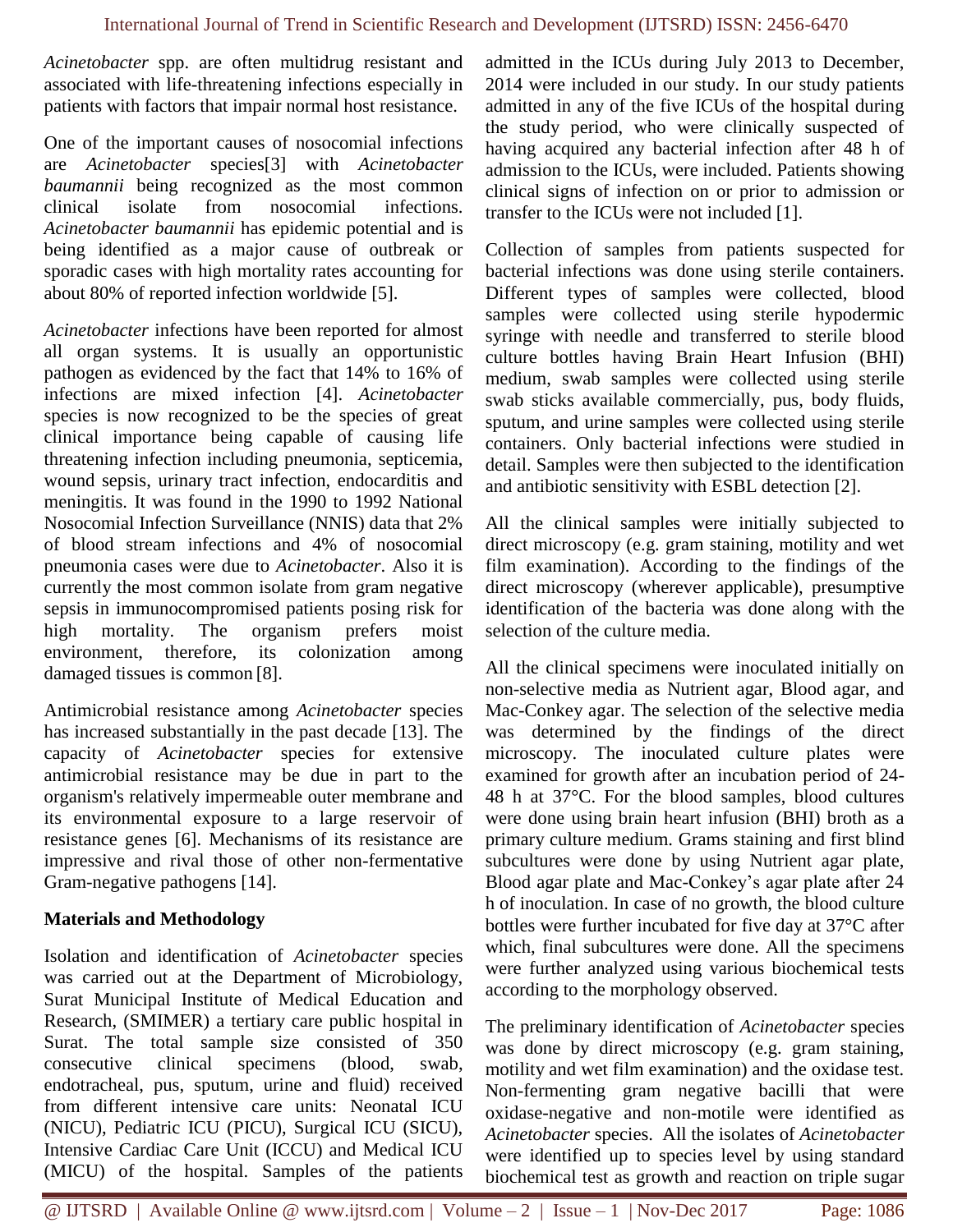iron agar, urease production, citrate utilization, sugar fermentation etc. Further confirmation was done by the VITEK 2 system (bioMérieux diagnostics, USA) instrument.

Only *Acinetobacter* isolates were subjected to antibiogram study of routine antibiotics by modified Kirby Bauer Disk Diffusion Methods by commercially available discs from Hi-Media containing following antibiotics were used: Ampicillin, Cotrimoxazole, Amikacin, Gentamycin, Levofloxacin, Cefeprime, Cefoperazone, Cefuroxime, Imipenem and Piperacillin + Tazobactum.

For ESBL detection, Muller Hinton Agar plate was inoculated with 0.5 McFarland of *Acinetobacter* culture to form a lawn culture. Disc containing Ceftazidime (30µg), Ceftriaxone (30µg) available from Hi-Media

were applied onto the plate according to the guidelines provided by CLSI. Plates were incubated at 37 ºC for 18 h. Results were interpreted on the basis of zone diameter above 25mm and 22mm for ceftriaxone (30µg) and Ceftazidime (30µg) respectively, this mentioned zone indicates ESBL production[11].

#### **Results and Discussion**

*Acinetobacter* spp. were isolated from samples collected of number of ICU patients, total 99 samples were positive for *Acinetobacter* spp. infections including blood, pus, sputum, swab, urine and fluid samples. Identification was done by using VITEK 2C system and ID-GNB card (Perfect Diagnostics, Surat, Gujarat) as well as conventional morphological and biochemical characteristics, as described in Bergey's Manual of Systematic Bacteriology.

#### **Fig-1: Isolated** *Acinetobacter* **spp. on Nutrient agar, Mac Conkey's agar and Blood agar plates**



**Nutrient agar plate Mac Conkey's agar Blood agar plate**

## **Table-1: Morphological characteristics of** *Acinetobacter* **spp.**

| <b>Medium</b>     | Gram negative bacilli or coccobaccilli (often diplococco-bacilli)                                                 |
|-------------------|-------------------------------------------------------------------------------------------------------------------|
| Nutrient Agar     | Colonies were circular, convex, smooth, translucent to slightly opaque,<br>and non- pigmented with entire margin. |
| MacConkey Agar    | Non lactose fermenter, pale yellow colored, smooth, circular with an<br>entire edge.                              |
| <b>Blood Agar</b> | Smooth, opaque, raised, white or creamy, and small, circular with an<br>entire edge, some strains are haemolytic  |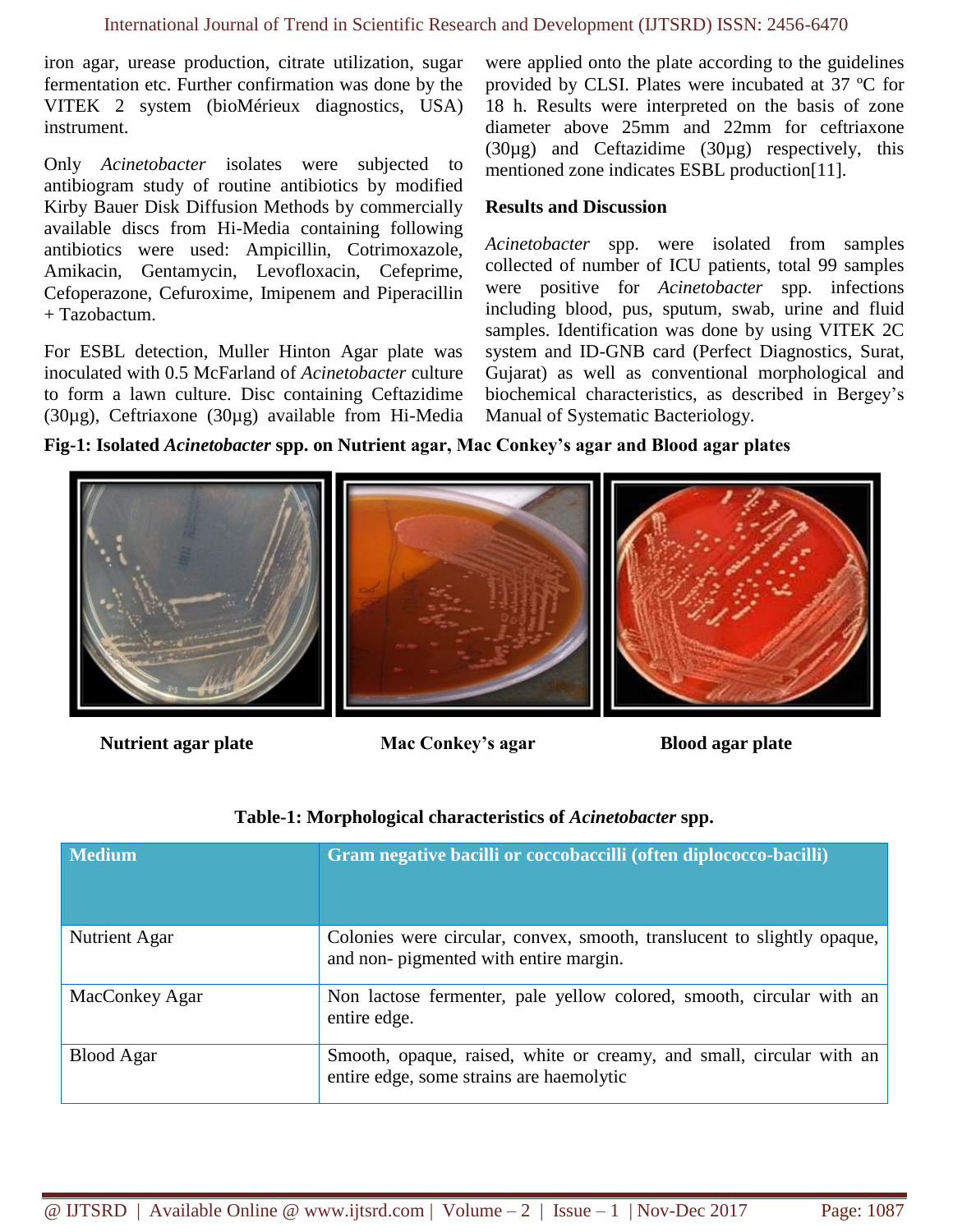**Table-2 : Biochemical characteristics of** *Acinetobacter* **spp.**

| Indole | <b>MR</b> |   | <b>NP</b> Citrate TSI |     | Urease Dextrose | <b>Motility</b> |
|--------|-----------|---|-----------------------|-----|-----------------|-----------------|
|        |           | _ |                       | k/k |                 |                 |

(key:  $-$  = negative,  $+$  = positive, k/k = alkaline slant/alkaline butt)

#### **Fig-2: Biochemical characteristics of isolated**  *Acinetobacter* **spp.**



The isolates were confirmed by the above given characteristics which is shown in Table-2 and Fig-2.



#### **Figure- 3: Antibiogram of** *Acinetobacter*

Result shows that *Acinetobacter* species were more sensitive to Levofloxacin (total 88) followed by Piperacillin + Tazobactam (total 78), Imipenem (total 69) and Amikacin (total 60) while they were more resistent to Amipicillin (total 83), Cefoperazone (total 67) and Cefuroxime (total 64). In our study we find total 17 *Acinetobacter* isolates resistant to all so 17% MDR strins were isolated.

Among the *Acinetobacter* spp isolated from ICU patients, 56 isolates were ESBL producers and 43 were

ESBL non producers. Antibiotic sensitivity test was performed among all these isolates against nine different antibiotics viz., Ampicillin, Cotrimoxazole, Amikacin, Gentamicin, Ciprofloxacin, Cefepime, Cefoperazone, Cefuroxime, Imipenem as well as combination of antibiotics Piperacillin+ Tazobactam and Amoxicillin  $+$  Clavulanic acid. The results were interesting which indicated the occurrence of antibiotic resistance was higher among all the isolates which were ESBL producers as compared to those which were Non-ESBL producers.

The therapeutic options for the infections which are caused by β- Lactamase producing organisms have also become increasingly limited. In our study, we determined the enzymatic profile of the *Acinetobacter* spp. isolated from the clinical cases of nosomocomial infections to understand the cause of developing resistance against the antibiotics. All the strains selected were shown to exhibit varied degree of resistance. From previous studies from India, we found that prevalence of the ESBL producers to be 6.6% to 64%.In our study we found 57% of ESBL producer among isolates.

## **Conclusion**

Nosocomial infections and antimicrobial resistance in the ICUs is a major deterrent to patient's outcome, increasing duration of patient stay as well as expense. Reduction of the same is both challenge and goal of all intensive care units around world.

From the above study it can be concluded that *Acinetobacter* species have prime role in nosocomial infections especially in ICUs of the hospital. *Acinetobacter* species is most frequent nosocomial pathogen especially in ICUs of the tertiary care hospital. The number of *Acinetobacter* species are isolated from blood samples is highest than other i.e. pus, urine, body fluids and swabs. According to resistance pattern of the *Acinetobacter* species isolated Ampicillin resistant species are most frequent. This information will be helpful in designing of a new drug to overcome predominance of *Acinetobacter* species as